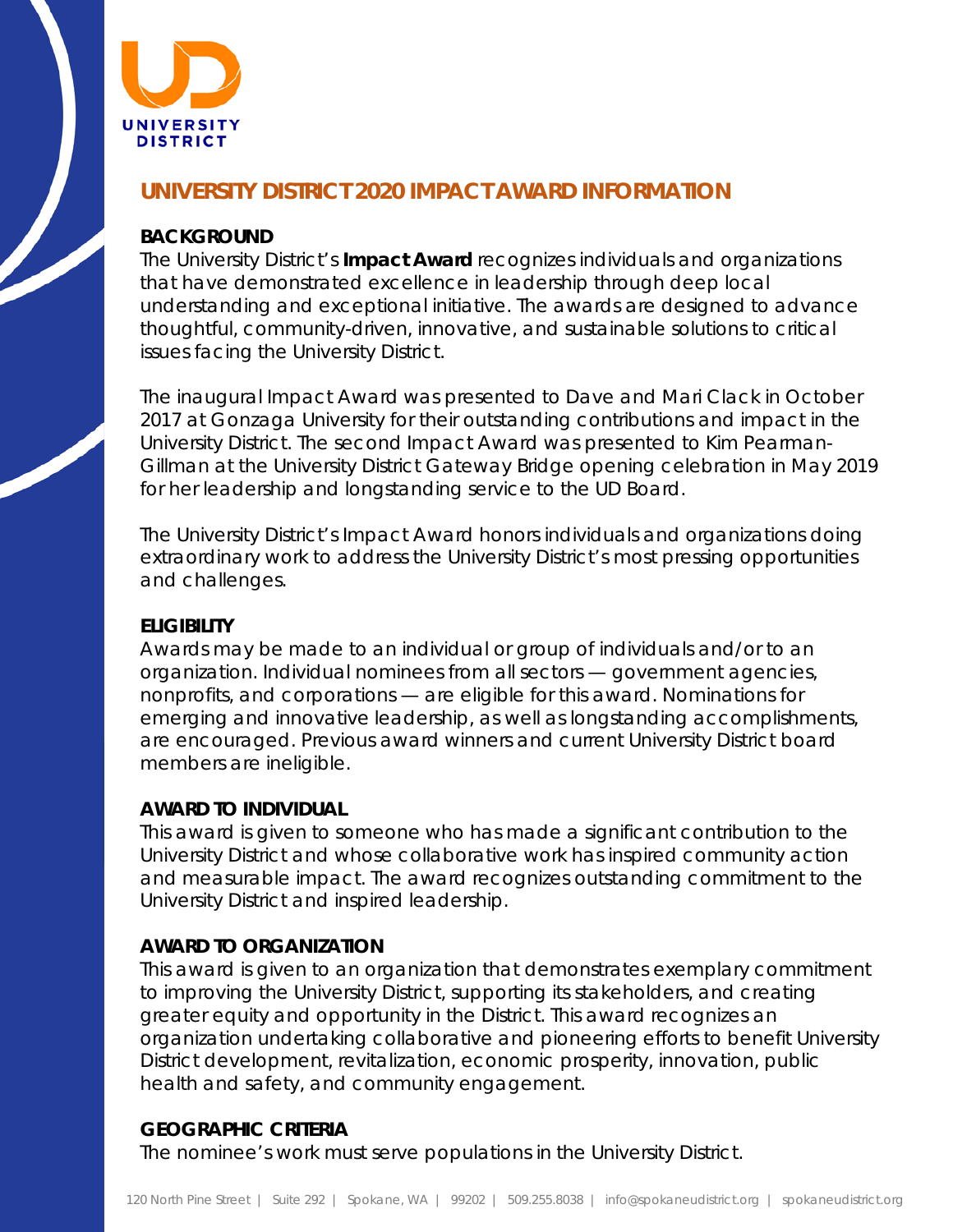

### **EVALUATION AND SELECTION**

The University District Executive Committee (EC) and Board of Directors can initiate a public or closed nomination process and can receive nominations informally so long as sufficient information is available to evaluate the nominee. Prior to evaluation and deliberation, the EC and Board should clarify and confirm and theme, outcome, or purpose that may be useful in making or evaluating nominees as well as any relevant firm dates for submissions, selection, or recognition. Nominators may be asked to provide advance information or to meet with staff or an awards selection committee.

The EC or a Board appointed selection committee will confirm all candidates' eligibility and will present their recommendation(s) to the UDDA board of directors for award selection.